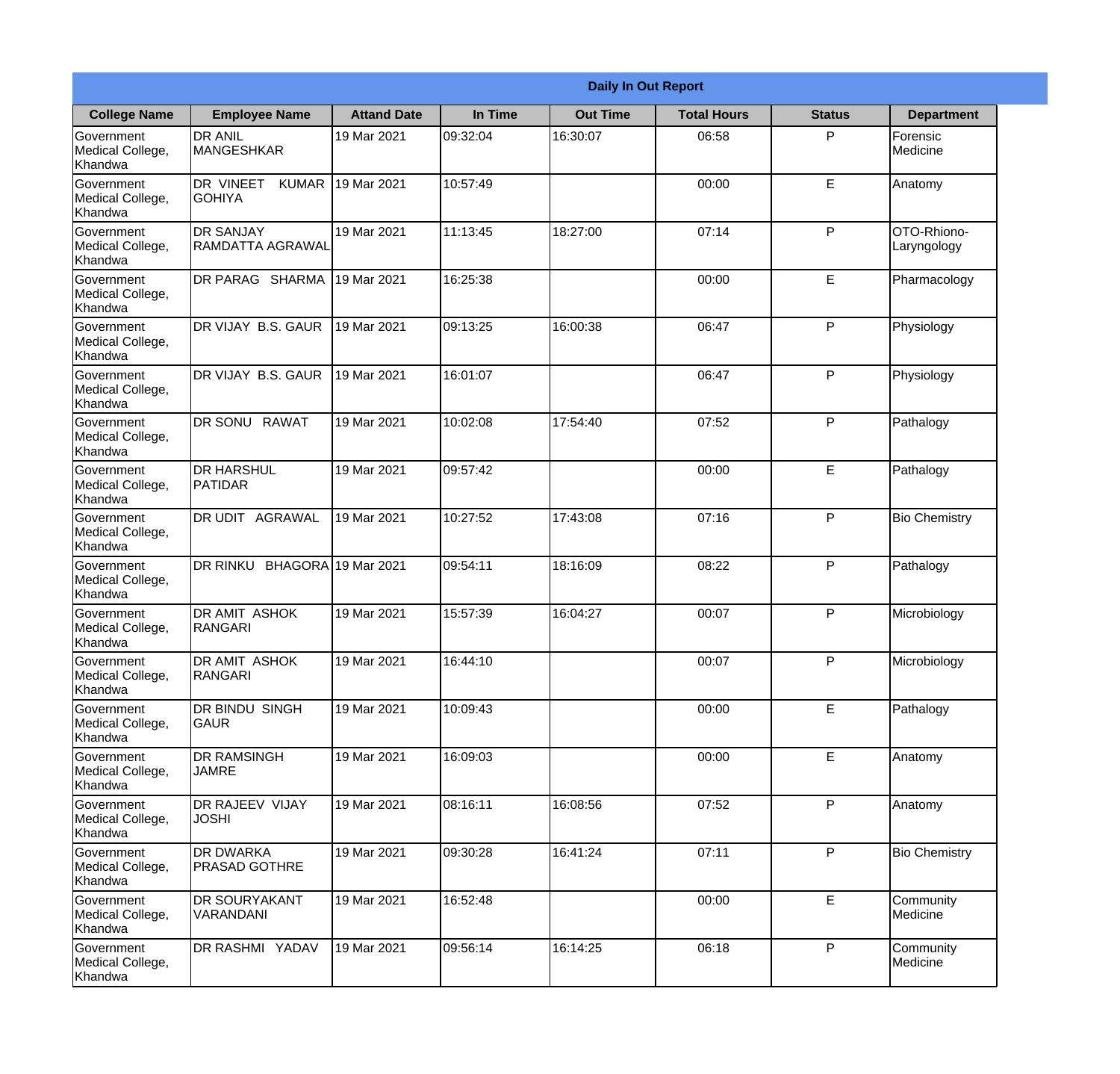| <b>Designation</b>                  | <b>Category</b> |
|-------------------------------------|-----------------|
| <b>Assistant Professor</b>          | Para Clinical   |
| Professor                           | Non Clinical    |
| Professor                           | Clinical        |
| Professor                           | Para Clinical   |
| Associate Professor Non Clinical    |                 |
| Associate Professor Non Clinical    |                 |
| Demonstrator/Tutor Para Clinical    |                 |
| Assistant Professor   Para Clinical |                 |
| Associate Professor Non Clinical    |                 |
| <b>Assistant Professor</b>          | Para Clinical   |
| Professor                           | Para Clinical   |
| Professor                           | Para Clinical   |
| Associate Professor Para Clinical   |                 |
| Demonstrator/Tutor   Non Clinical   |                 |
| Assistant Professor   Non Clinical  |                 |
| Demonstrator/Tutor   Non Clinical   |                 |
| Demonstrator/Tutor   Para Clinical  |                 |
| Assistant Professor   Para Clinical |                 |

## **Daily In Out Report**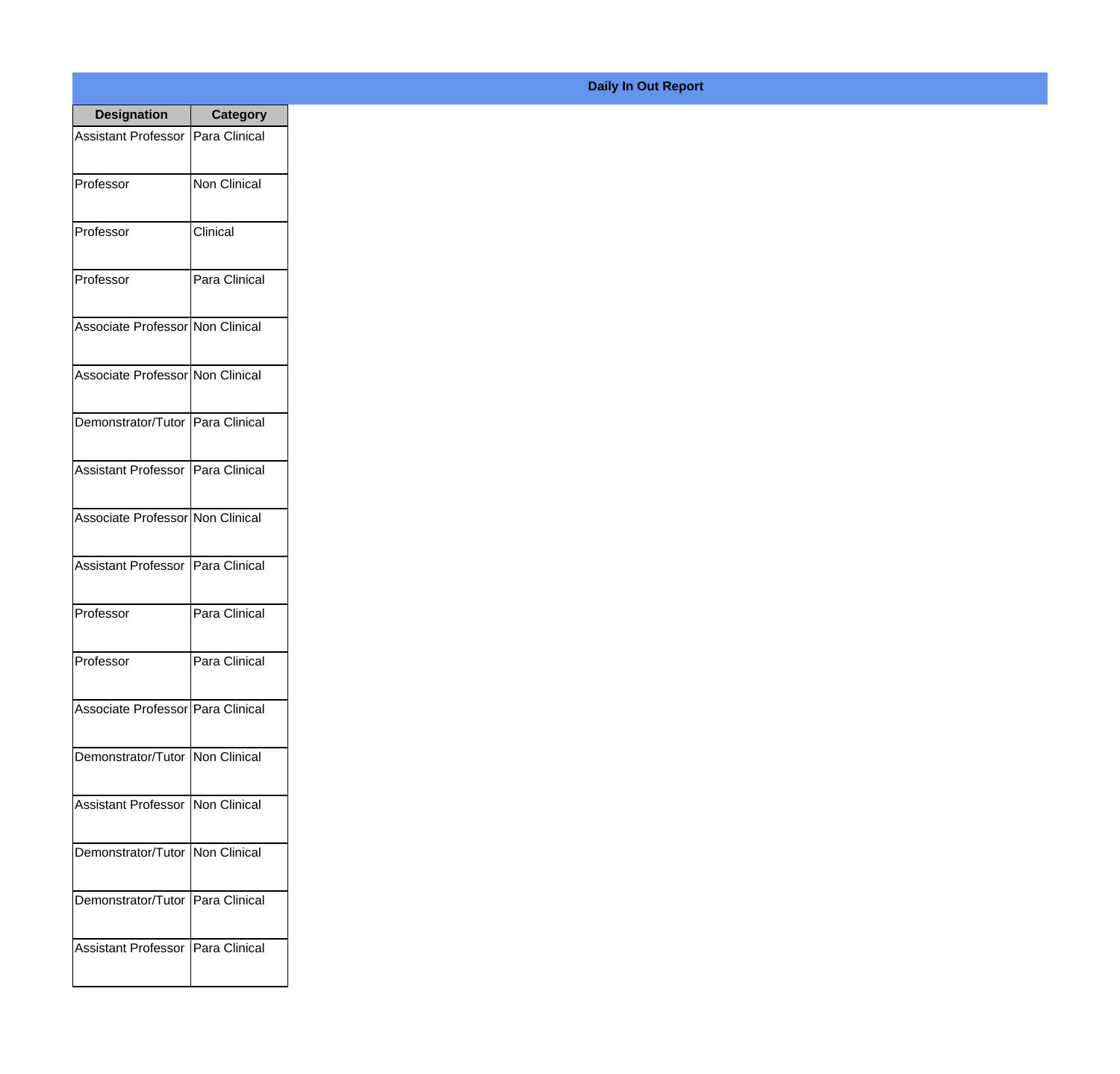|                                                  |                                                |             |          |          | <b>Daily In Out Report</b> |              |                                           |
|--------------------------------------------------|------------------------------------------------|-------------|----------|----------|----------------------------|--------------|-------------------------------------------|
| Government<br>Medical College,<br>Khandwa        | DR LEENA PARIHAR                               | 19 Mar 2021 | 11:25:59 | 16:14:37 | 04:49                      | $\mathsf{P}$ | Community<br>Medicine                     |
| <b>Government</b><br>Medical College,<br>Khandwa | <b>IMR PIYUSH KUMAR</b><br><b>IMISHRA</b>      | 19 Mar 2021 | 10:46:17 | 18:29:14 | 07:43                      | $\mathsf{P}$ | Community<br>Medicine                     |
| <b>Government</b><br>Medical College,<br>Khandwa | DR SACHIN PARMAR 19 Mar 2021                   |             | 10:13:54 | 19:52:47 | 09:39                      | P            | Community<br>Medicine                     |
| Government<br>Medical College,<br>Khandwa        | DR PRAMILA VERMA 19 Mar 2021                   |             | 12:41:32 |          | 00:00                      | E            | Paediatrics                               |
| Government<br>Medical College,<br>Khandwa        | <b>DR DURGESH</b><br>SONARE                    | 19 Mar 2021 | 10:41:15 |          | 00:00                      | $\mathsf E$  | Dermatology, Ven<br>ereology &<br>Leprosy |
| Government<br>Medical College,<br>Khandwa        | <b>DR MANOJ BALKE</b>                          | 19 Mar 2021 | 09:30:04 | 15:23:21 | 05:53                      | $\mathsf{P}$ | Ophthalmology                             |
| Government<br>Medical College,<br>Khandwa        | <b>DR GARIMA</b><br>AGRAWAL VARSHNEY           | 19 Mar 2021 | 10:00:56 |          | 00:00                      | E            | Paediatrics                               |
| Government<br>Medical College,<br>Khandwa        | <b>DR PRIYA KAPOOR</b><br>KAPOOR               | 19 Mar 2021 | 09:58:02 | 16:35:18 | 06:37                      | P            | Pathalogy                                 |
| Government<br>Medical College,<br>Khandwa        | <b>DR RAJENDRA</b><br><b>SINGH MANDLOI</b>     | 19 Mar 2021 | 09:08:10 | 17:01:49 | 07:53                      | ${\sf P}$    | <b>Bio Chemistry</b>                      |
| <b>Government</b><br>Medical College,<br>Khandwa | <b>DR SEEMA</b><br><b>SUDHAKARRAO</b><br>SUTAY | 19 Mar 2021 | 10:51:18 |          | 00:00                      | E            | Forensic<br>Medicine                      |
| <b>Government</b><br>Medical College,<br>Khandwa | <b>DR AJAY</b><br>NARWARIYA                    | 19 Mar 2021 | 11:57:41 | 16:49:56 | 04:52                      | $\mathsf{P}$ | Microbiology                              |
| Government<br>Medical College,<br>Khandwa        | DR RAKESH SINGH<br><b>HAZARI</b>               | 19 Mar 2021 | 16:25:45 |          | 00:00                      | E            | Pathalogy                                 |
| Government<br>Medical College,<br>Khandwa        | DR NISHA<br>KAITHWAS                           | 19 Mar 2021 | 10:28:42 | 13:23:08 | 02:55                      | $\mathsf{P}$ | Psychiatry                                |
| Government<br>Medical College,<br>Khandwa        | DR ANANT<br>TUKARAM PAWAR                      | 19 Mar 2021 | 10:04:42 | 19:52:39 | 09:48                      | P            | Community<br>Medicine                     |
| Government<br>Medical College,<br>Khandwa        | DR SHAIKH M.KHALIQ 19 Mar 2021                 |             | 10:52:53 |          | 00:00                      | E            | <b>Bio Chemistry</b>                      |
| Government<br>Medical College,<br>Khandwa        | <b>DR RAJU</b>                                 | 19 Mar 2021 | 09:17:16 | 16:17:59 | 07:00                      | P            | Forensic<br>Medicine                      |
| Government<br>Medical College,<br>Khandwa        | <b>DR MAHENDRA</b><br><b>PANWAR</b>            | 19 Mar 2021 | 08:50:45 |          | 00:00                      | E            | Orthopaedics                              |
| Government<br>Medical College,<br>Khandwa        | <b>DR SITARAM</b><br><b>SOLANKI</b>            | 19 Mar 2021 | 09:41:40 |          | 00:00                      | E            | Forensic<br>Medicine                      |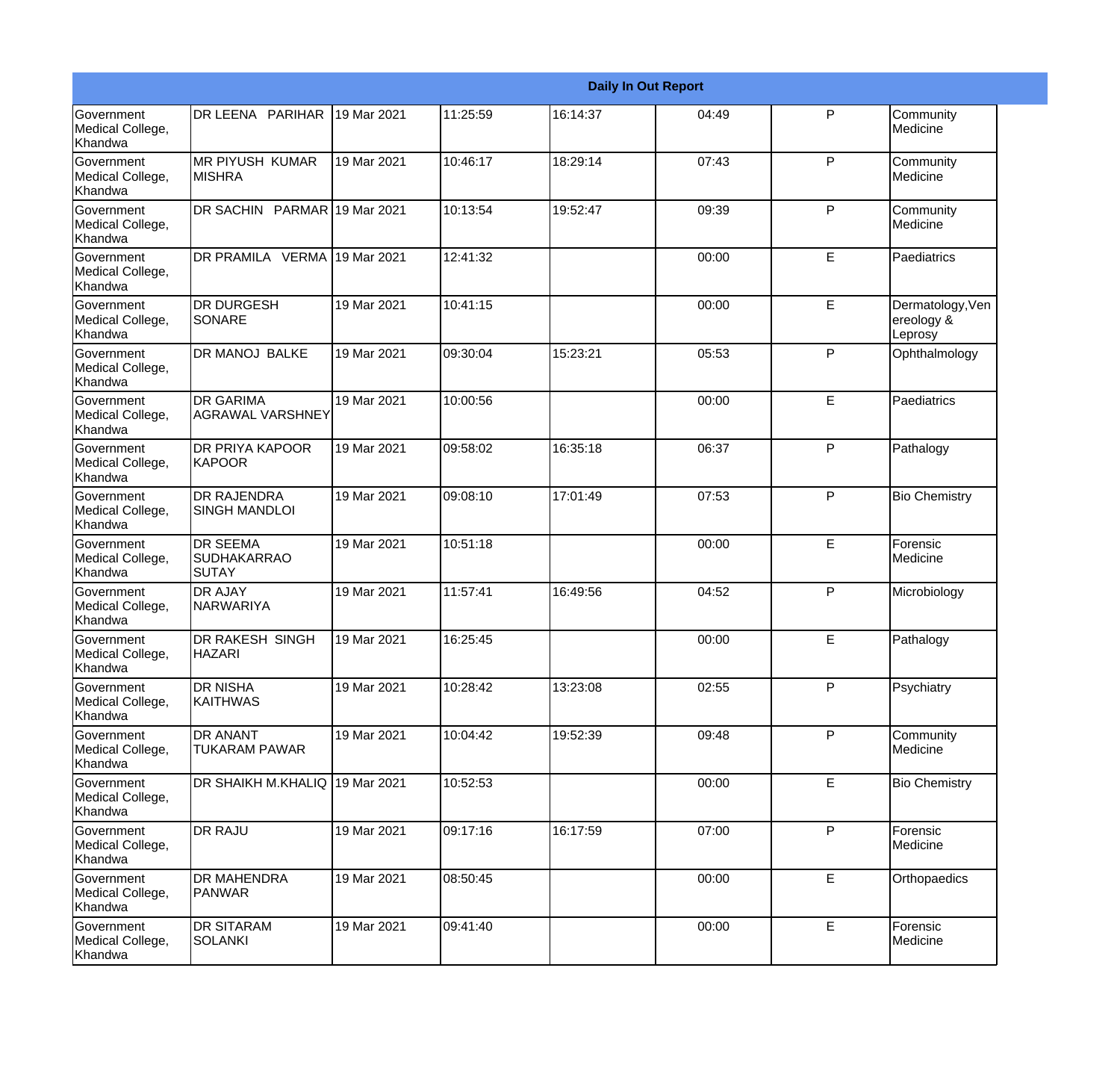| Assistant Professor Para Clinical |               |
|-----------------------------------|---------------|
| Statistician                      | Para Clinical |
|                                   |               |
| Assistant Professor Para Clinical |               |
| Professor                         | Clinical      |
| Assistant Professor Clinical      |               |
| Assistant Professor Clinical      |               |
| Associate Professor Clinical      |               |
| Demonstrator/Tutor Para Clinical  |               |
| Demonstrator/Tutor Non Clinical   |               |
| Professor                         | Para Clinical |
| Demonstrator/Tutor Para Clinical  |               |
|                                   |               |
| Professor                         | Para Clinical |
| Assistant Professor Clinical      |               |
| Professor                         | Para Clinical |
| Professor                         | Non Clinical  |
| Demonstrator/Tutor Para Clinical  |               |
| Assistant Professor Clinical      |               |
| Demonstrator/Tutor Para Clinical  |               |
|                                   |               |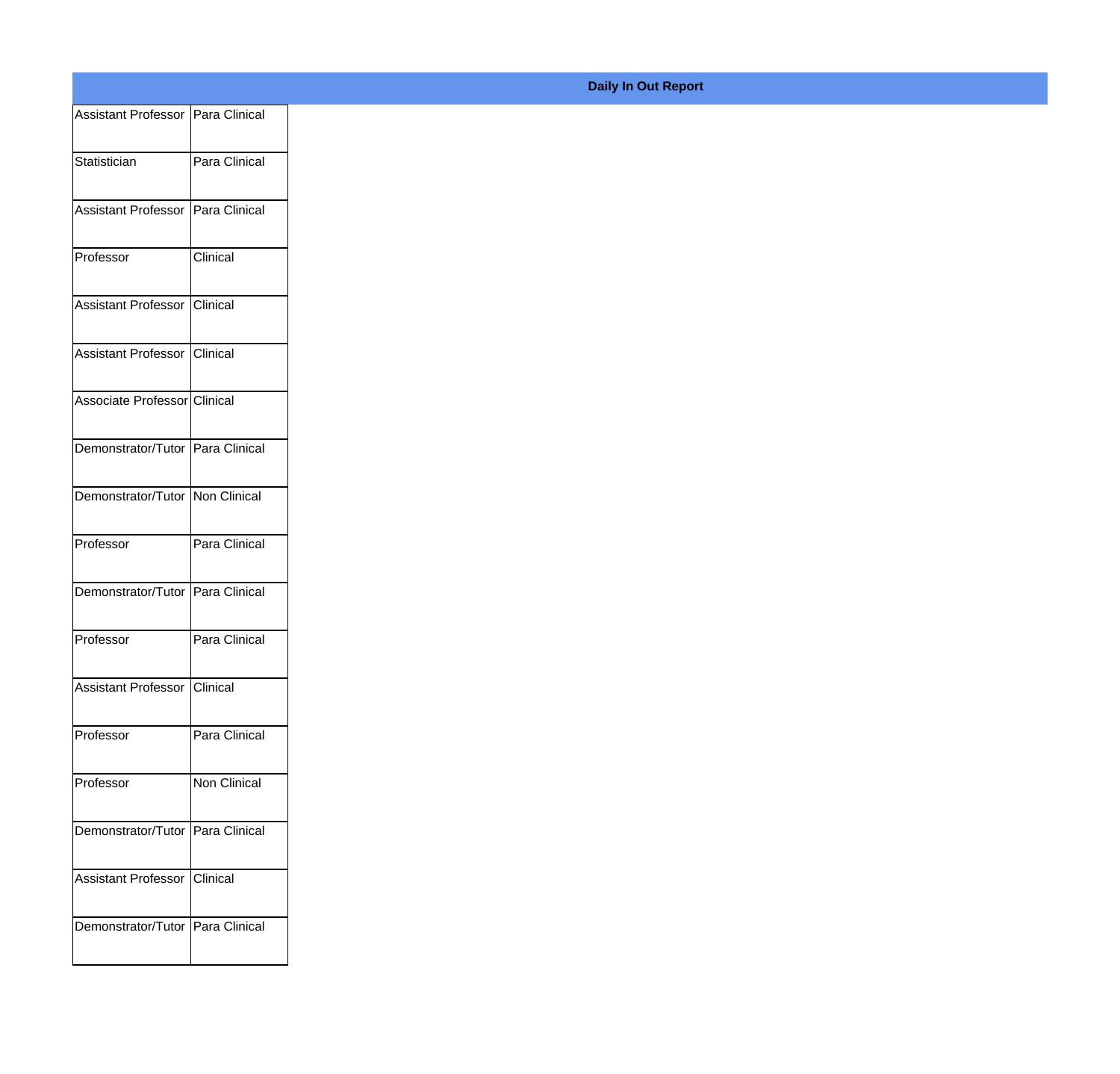|                                           | <b>Daily In Out Report</b>                     |             |          |          |       |              |                             |  |  |  |
|-------------------------------------------|------------------------------------------------|-------------|----------|----------|-------|--------------|-----------------------------|--|--|--|
| Government<br>Medical College,<br>Khandwa | <b>DR RANJEET</b><br><b>BADOLE</b>             | 19 Mar 2021 | 10:31:39 | 18:08:15 | 07:37 | P            | <b>General Medicine</b>     |  |  |  |
| Government<br>Medical College,<br>Khandwa | <b>DR ASHOK</b><br><b>BHAUSAHEB NAJAN</b>      | 19 Mar 2021 | 10:57:42 | 16:17:51 | 05:20 | P            | Forensic<br>Medicine        |  |  |  |
| Government<br>Medical College,<br>Khandwa | <b>DR NITESHKUMAR</b><br>KISHORILAL<br>RATHORE | 19 Mar 2021 | 10:34:14 | 16:35:18 | 06:01 | P            | Pharmacology                |  |  |  |
| Government<br>Medical College,<br>Khandwa | IDR PRIYESH<br><b>MARSKOLE</b>                 | 19 Mar 2021 | 10:06:46 | 16:42:46 | 06:36 | P            | Community<br>Medicine       |  |  |  |
| Government<br>Medical College,<br>Khandwa | <b>DR SANGEETA</b><br><b>CHINCHOLE</b>         | 19 Mar 2021 | 11:18:15 |          | 00:00 | E            | Physiology                  |  |  |  |
| Government<br>Medical College,<br>Khandwa | DR NEERAJ KUMAR                                | 19 Mar 2021 | 09:38:42 | 18:52:53 | 09:14 | P            | Dentisry                    |  |  |  |
| Government<br>Medical College,<br>Khandwa | DR SUNIL BAJOLIYA                              | 19 Mar 2021 | 11:24:51 |          | 00:00 | E            | OTO-Rhiono-<br>Laryngology  |  |  |  |
| Government<br>Medical College,<br>Khandwa | DR NISHA MANDLOI<br>PANWAR                     | 19 Mar 2021 | 09:45:32 | 17:12:28 | 07:27 | P            | Obstetrics &<br>Gynaecology |  |  |  |
| Government<br>Medical College,<br>Khandwa | <b>DR SATISH</b><br><b>CHANDEL</b>             | 19 Mar 2021 | 11:04:51 |          | 00:00 | E            | Pharmacology                |  |  |  |
| Government<br>Medical College,<br>Khandwa | <b>DR MUKTESHWARI</b><br><b>GUPTA</b>          | 19 Mar 2021 | 11:08:30 | 17:45:18 | 06:37 | P            | Pharmacology                |  |  |  |
| Government<br>Medical College,<br>Khandwa | <b>DR PURTI AGARWAL</b><br>SAINI               | 19 Mar 2021 | 10:10:55 | 16:53:11 | 06:43 | P            | Pathalogy                   |  |  |  |
| Government<br>Medical College,<br>Khandwa | DR YASHPAL RAY                                 | 19 Mar 2021 | 08:17:04 |          | 00:00 | E            | Anatomy                     |  |  |  |
| Government<br>Medical College,<br>Khandwa | <b>DR DEEPIKA</b><br><b>PANWAR</b>             | 19 Mar 2021 | 11:04:30 |          | 00:00 | E            | <b>Bio Chemistry</b>        |  |  |  |
| Government<br>Medical College,<br>Khandwa | RENU WAGHMARE                                  | 19 Mar 2021 | 11:14:52 | 18:43:44 | 07:29 | $\mathsf{P}$ | Community<br>Medicine       |  |  |  |